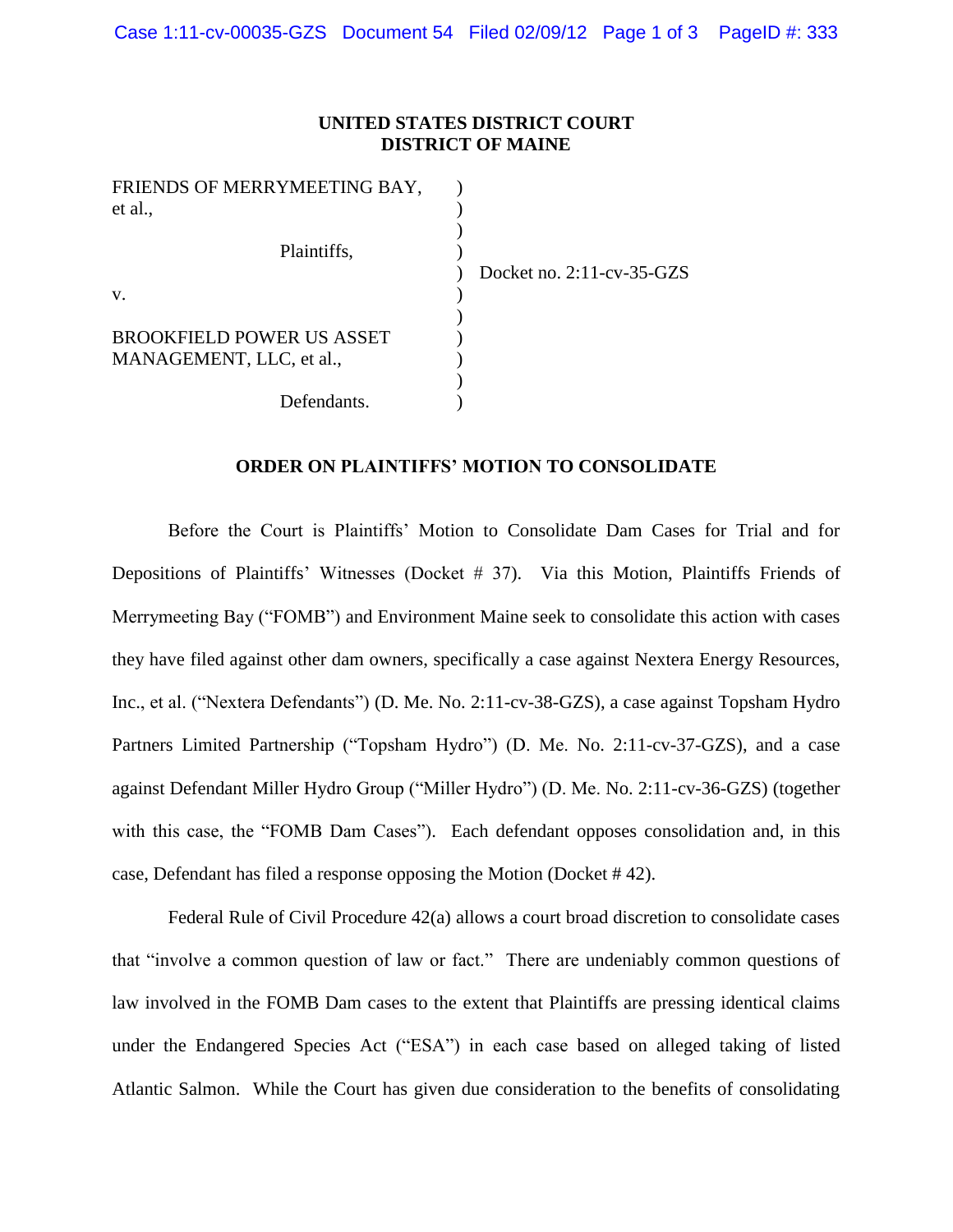these cases, in the Court's final assessment, consolidation is not appropriate at this time. On the record, there is significant variability in the facts of each case on a variety of issues including the rivers involved, the dams involved and their location, the regulatory history of each dam, and the ongoing regulatory proceedings involving the ESA. In the Court's view, these factual differences make wholesale consolidation burdensome for defendants and will not necessarily yield an efficient use of judicial resources.  $<sup>1</sup>$ </sup>

In light of this assessment, Plaintiffs' request that the Court consolidate these cases for purposes of discovery and depositions is GRANTED IN PART AND DENIED IN PART. The Court notes that all four cases are on the same schedule under their respective scheduling orders. To the extent that Plaintiffs specifically seek the Court's approval to present their common witnesses for a consolidated deposition (as compared to four completely separate depositions), the Court GRANTS that request. In the Court's assessment, the parties can and should consolidate the depositions of common witnesses in order to minimize costs and maximize efficiency. Thus, the Court hereby ORDERS that counsel confer and attempt to reach agreement on the following:  $(1)$  a list of witnesses that qualify as common witnesses in all four cases;  $(2)$ the procedure to be utilized at the consolidated deposition of common witnesses, including the sequence of questioning, the amount of time each party shall have for asking questions, the handling of any joint objections; and (3) the process for complying with any and all confidentiality orders during the deposition. To the extent that the parties cannot reach agreement on the consolidation of a specific deposition or the procedures to be used at a specific deposition, they are free to request a conference before the magistrate judge in accordance with District of Maine Local Rule 26(b). To the extent Plaintiffs' Motion might be read as requesting

 $\overline{a}$ 

 $<sup>1</sup>$  As noted in the papers, the Court notes that in both this case and the Nextera case, Plaintiffs have additionally pled</sup> a cause of action under the Clean Water Act, 33 U.S.C. § 1341 et seq. Thus, the claims and legal issues are not identical in all four cases.